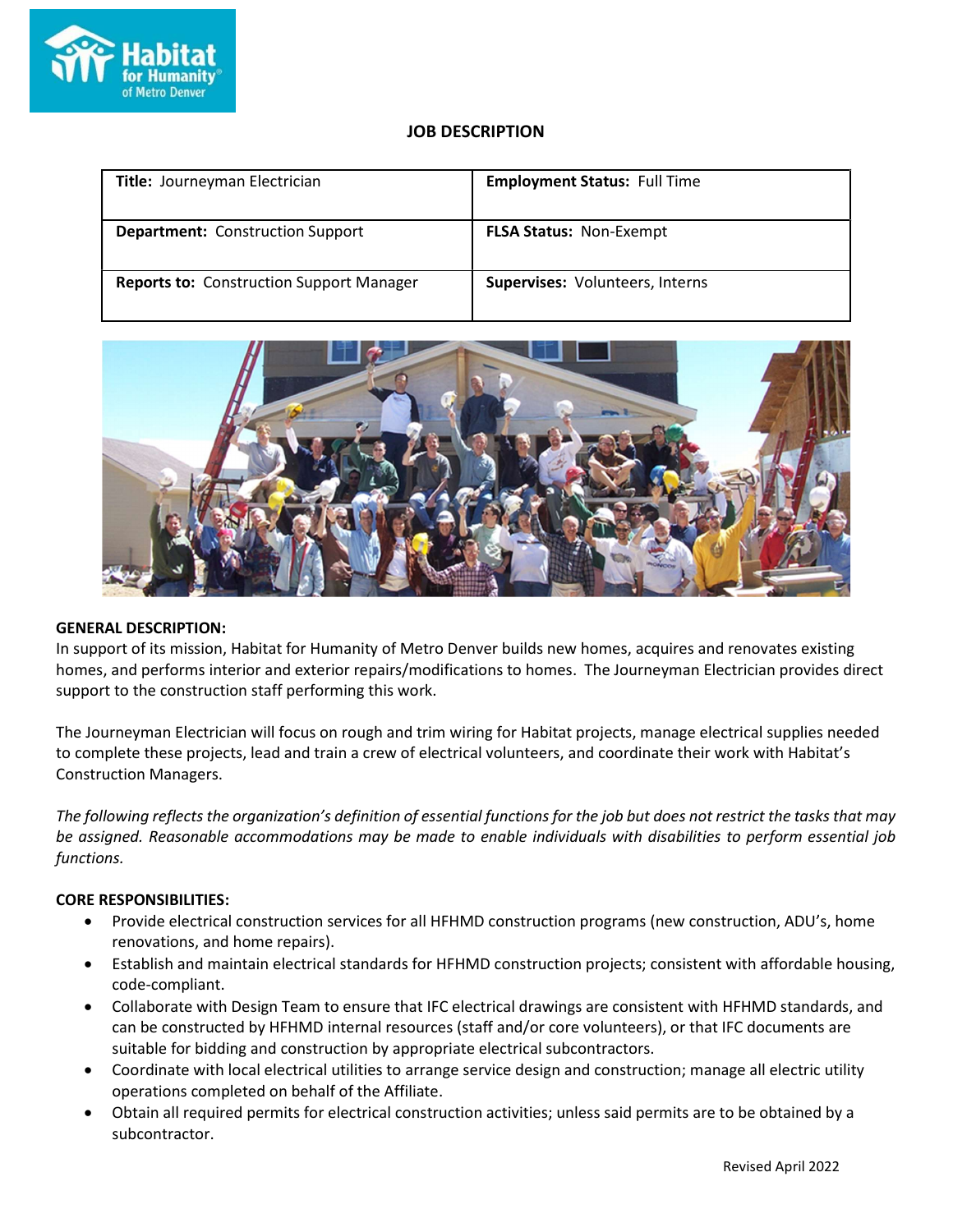- Manage material and supply acquisitions, including ordering, receiving, logistics, storage, and invoice administration.
- Reports progress and problems to management regularly and provides creative solutions.
- Maintains knowledge of and enforces company safety rules and procedures.
- Collaborate with construction staff to integrate and schedule electrical construction activities within the overall build schedule for each project; includes self-performed and subcontracted construction activities.
- For all subcontracted electrical work: solicit, receive and review bids; make subcontractor selections; execute subcontracts; coordinate subcontractor work within the overall build schedule in collaboration with project staff.
- To the extent practical, perform electrical construction activities using internal resources (staff and/or core volunteers).
	- o Recruit, train and coordinate staff and core volunteer resources
	- o Direct and supervise all activities performed by internal resources
	- $\circ$  Coordinate with Volunteer Services Team to schedule work crews as needed
- Schedule all electrical inspections for self-performed work; work with inspectors as needed to obtain approvals.
- Manage all warranty services related to electrical construction issues in a timely manner.

## KNOWLEDGE, SKILLS & ABILITIES:

- A strong belief in Habitat's mission and a desire to engage others in the organization's work.
- Understand and apply blueprints and technical diagrams
- Understand and adhere to state and local building regulations
- Excellent oral and written communication skills with ability to flex style to communicate clearly, professionally, and sensitively with diverse audiences of volunteers, contractors, suppliers, vendors, coworkers.
- Self-motivated and able to work independently with superior time management and organizational skills.
- Comfort navigating a dynamic, regularly changing landscape and success working in a similar environment.
- Excellent attention to detail.
- Experience with new construction and renovation of residential homes is preferred.
- Good process management skills with the ability to effectively plan, prioritize, coordinate, delegate and manage workload to meet goals and deadlines.
- Strong continuous improvement mindset.
- Experience working with, training and mentoring people from diverse racial, ethnic, and socioeconomic backgrounds is preferred.

## EDUCATION & EXPERIENCE:

- High School Diploma/GED required; trade school or college is a plus.
- At least five (5) years of applicable work experience.
- Colorado Journeyman Electrician license, \*or ability to obtain within first 3 months of employment.
- Demonstrated experience successfully working with volunteers is preferred.
- Strong computer proficiency including experience with MS Office Suite; experience with contemporary project management and construction estimating systems preferred.

## PHYSICAL REQUIREMENTS NECESSARY TO PERFORM THIS JOB:

- Ability to adequately traverse a warehouse and construction site; lifting /carrying a minimum of 50 lbs.; ability to speak, hear, bend, twist, reach or other similar activities as required
- Must have a valid driver's license
- A Motor Vehicle Report (MVR) will be run for insurance purposes
- Ability to earn certification and drive a forklift vehicle
- Ability to safely use residential construction power tools
- Ability to sit at a desk and computer for extended periods of time
- Proof of COVID-19 vaccination required for employment